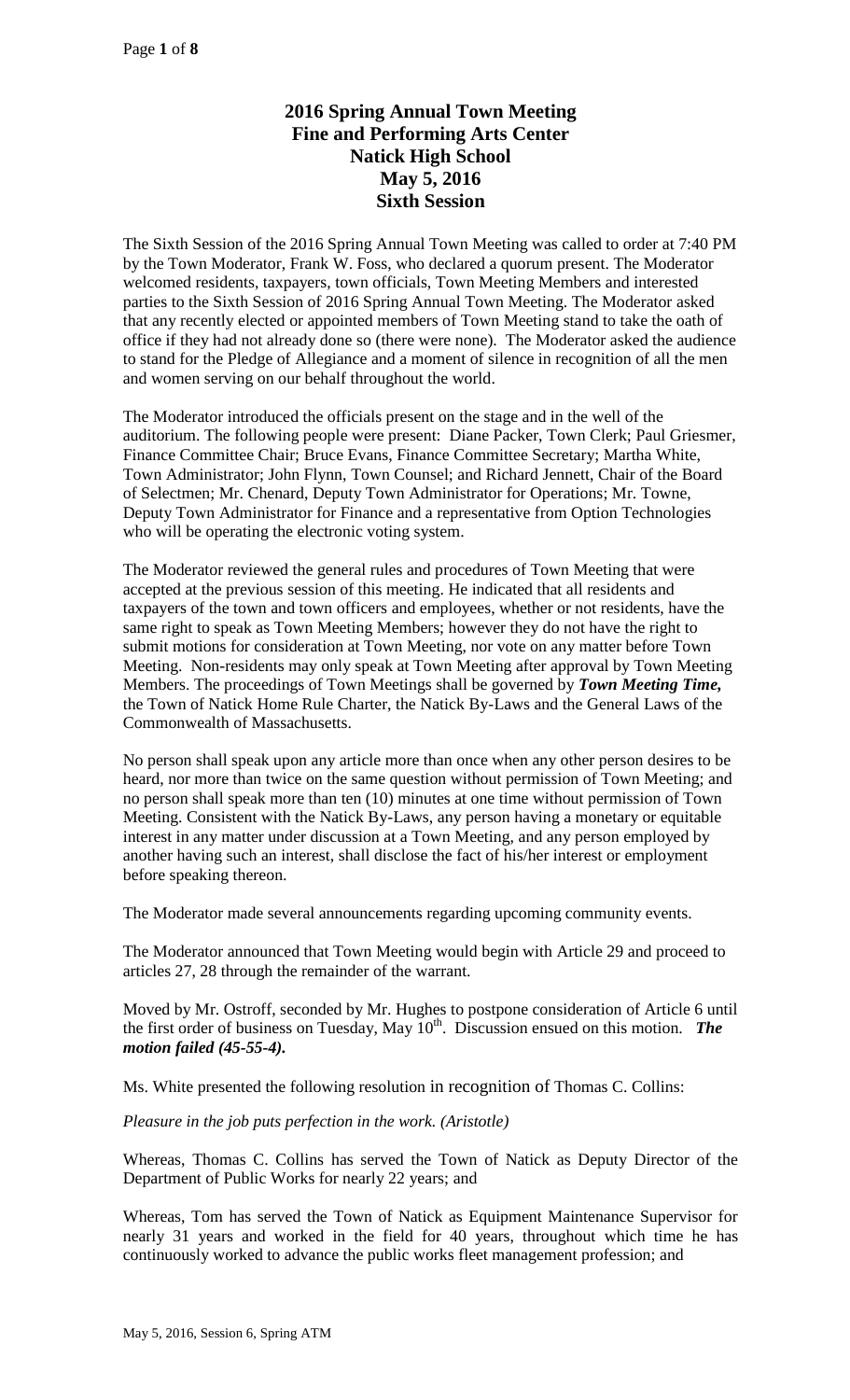Whereas Tom has worked hard to ensure that he and his staff are well trained by planning and implementing workshops and training programs, not just for his staff but for mechanics throughout New England; and

Whereas, Tom's innovative ideas and professionalism have brought great credit to himself, the Equipment Maintenance Division, the Department of Public Works, and the Town of Natick, while firmly establishing the Equipment Maintenance Division as one of the most well-respected operations within the Town of Natick and the envy of communities across the state; and

Whereas, while serving as Acting Director, Tom has ably led the Department of Public Works - and the men and women who serve it - through times of crisis and grief; and

Whereas, Tom worked to ensure that the Public Works profession receives the recognition it deserves. He created the tag line, "Public Works –The Silent Arm of Public Safety," which has also been adopted by many other Massachusetts public works agencies; and

Whereas, Tom was named an American Public Works Association 2015 Top Ten Public Works Leader; and

Whereas, Tom will be retiring this year, making this his last Town Meeting;

NOW THEREFORE BE IT RESOLVED that we ask the Town Clerk to honor Mr. Thomas C. Collins by presentation of this Resolution for his countless contributions to the Town of Natick and his years of selfless service on behalf of the community.

BE IT FURTHER RESOLVED that we call upon all our citizens to join in saluting Mr. Thomas C. Collins and in expressing our grateful appreciation for the fine example set by him in contributing to the welfare of our community.

IN WITNESS WHEREOF, we have hereunto set our hands and caused the Seal of the Town of Natick to be affixed on this 3rd day of May, 2016.

Moved by Ms. Salamoff, seconded by Mr. Gath to accept the resolution and enter it into the record of Town Meeting. *The motion passed unanimously.* Mr. Collins addressed the meeting.

#### **ARTICLE 29: Acquisition of 22 Pleasant Street (Board of Selectmen)**

To see if the Town will vote to authorize the Board of Selectmen to acquire by gift, purchase, eminent domain or otherwise, for open, park and recreation purposes, or other purposes that Town Meeting may authorize, the land with buildings thereon located at 22 Pleasant Street, Natick shown on Town of Natick Assessors' Map 64 as Parcel 44; and further, to see what sum of money the Town will vote to appropriate and raise, borrow or otherwise provide for the purposes of this article; and, further, to authorize the Board of Selectmen and other applicable boards, commissions, and personnel to apply for and receive grants or gifts for the purposes of this article and to take all action necessary or appropriate to accomplish the purposes of this article; or otherwise act thereon.

#### **FINANCE COMMITTEE RECOMMENDATION**

By a vote of 9-0-1 on April 27, 2016, the Finance Committee recommends Favorable Action, with regard to the subject matter of Article 29 as printed in the voted recommended motion below.

#### **MOTION: (Requires two-thirds vote)**

Moved by Mr. Evans, seconded by Mr. Griesmer that the Town vote to authorize the Board of Selectmen to acquire by gift, purchase, eminent domain or otherwise, for open space, park and recreation purposes, the land with buildings thereon located at 22 Pleasant Street, Natick shown on Town of Natick Assessors' Map 64 as Parcel 44; and further, to appropriate the sum of \$3,200,000.00 to be expended under the direction of the Board of Selectmen for the purposes of this article, and to meet said appropriation the Treasurer, with the approval of the Board of Selectmen, is authorized to borrow the sum of \$3,200,000.00 under Chapter 44 Section 7 of the Massachusetts General Laws, or any other enabling authority, and to issue bonds or notes of the Town therefor aggregating not more than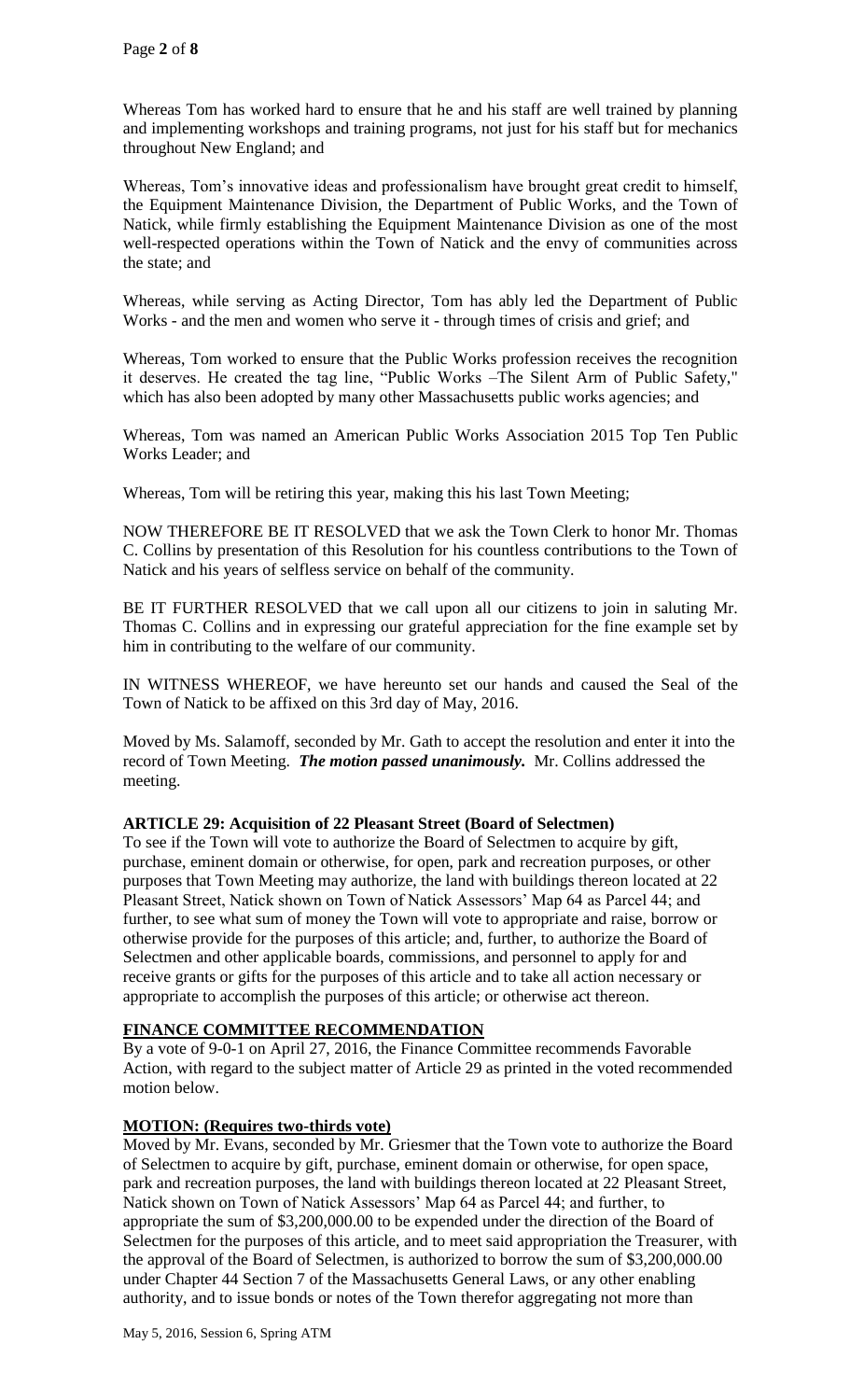\$3,200,000.00 in principal amount provided that the Board of Selectmen is not authorized to acquire said property unless a Purchase and Sale Agreement, satisfactory to the Board of Selectmen, is entered into with the owner of said property, which Purchase and Sale Agreement shall be consistent with a Letter of Intent signed by the owner of said property on April 13, 2016 and signed by the Chairman of the Board of Selectmen on April 19, 2016; and, further, to authorize the Board of Selectmen and other applicable boards, commissions, and personnel to apply for and receive grants or gifts for the purposes of this article and to take all action necessary or appropriate to accomplish the purposes of this article.

Mr. Jennett, Chair of the Board of Selectmen spoke to this article. Discussion ensued on the article.

Mr. Coffey moved, seconded by Ms. Foss to amend Article 29 by inserting the following language " and said property to be acquired free and cleaned of all contamination for its intended use and purpose" after the words "Parcel 44". *The amendment failed (14-98-1).*

Mr. Williamson moved, seconded by Mr. Philben to amend the motion by adding the following at the end of the motion. "This purchase shall not take place and no Town funds shall be conveyed to the seller until such time as the seller removes all structures from the site and performs all environmental cleanup and remediation necessary at sellers expense so the site is classified by DEP as a "Unrestricted Use" without any "Activity Use Limitations" and the site conditions are deemed to have a condition of "No Significant Risk" relative to Human Healht for the current and forseeable future." *The amendment failed (25-87-3).*

#### *The main motion under Article 29 passed by two-thirds vote (89-25-1).*

#### **ARTICLE 27:Acquisition of the CSX Saxonville Branch (Board of Selectmen)**

To see if the Town will vote to authorize the Board of Selectmen to acquire by gift, purchase, or otherwise, for general municipal purposes, including without limitation recreational and transportation purposes, land known as the Saxonville Branch line and adjoining parcels, owned now or formerly by CSX Transportation, Inc., and shown on Natick Assessors Map 41, Lot RR1; Map 17, Lots 13, 14, 18 and 19; Map 26, Lot 40A; Map 35, Lot 296; and Map 43, Lots 413A and 413B; which land shall be used for the proposed Cochituate Rail Trail, a plan for which is on file with the office of the Natick Community and Economic Development Department, and for which construction has been approved for federal and state funding, and further, to see what sum of money the Town will vote to appropriate and raise, borrow or otherwise provide for the purposes of this article; and, further, to authorize the Board of Selectmen and other applicable boards, commissions, and personnel to apply for and receive grants or gifts for the purposes of this article, and to take all action necessary or appropriate to accomplish the purposes of this article; or otherwise act thereon.

#### **FINANCE COMMITTEE RECOMMENDATION**

By a vote of 10-0-0 on March 8, 2016, the Finance Committee recommends *No Action* with regard to the subject matter of Article 27 as presented in the voted recommended motion below.

#### **MOTION: (Requires majority vote)**

Moved by Mr. Evans, seconded by Mr. Griesmer that the Town take No Action with regard to the subject matter of Article 27.

Ms. White spoke to this article and explained that the business of Article 27 and 28 were cover in the 2016 Special Town Meeting #1. *The motion to take no action passed by majority vote (102-1-3).*

#### **ARTICLE 28: Acquisition of the So-Called Wonderbread Spur (Board of Selectmen)**

To see if the Town will vote to authorize the Board of Selectmen to acquire by gift, purchase, eminent domain or otherwise, for general municipal purposes, including without limitation recreational and transportation purposes, the so-called Wonderbread Spur, located off Speen Street in Natick and shown on Town of Natick Assessors' Map 17 as Parcels 5 FA, 5 FB and 5 FC; and further, to see what sum of money the Town will vote to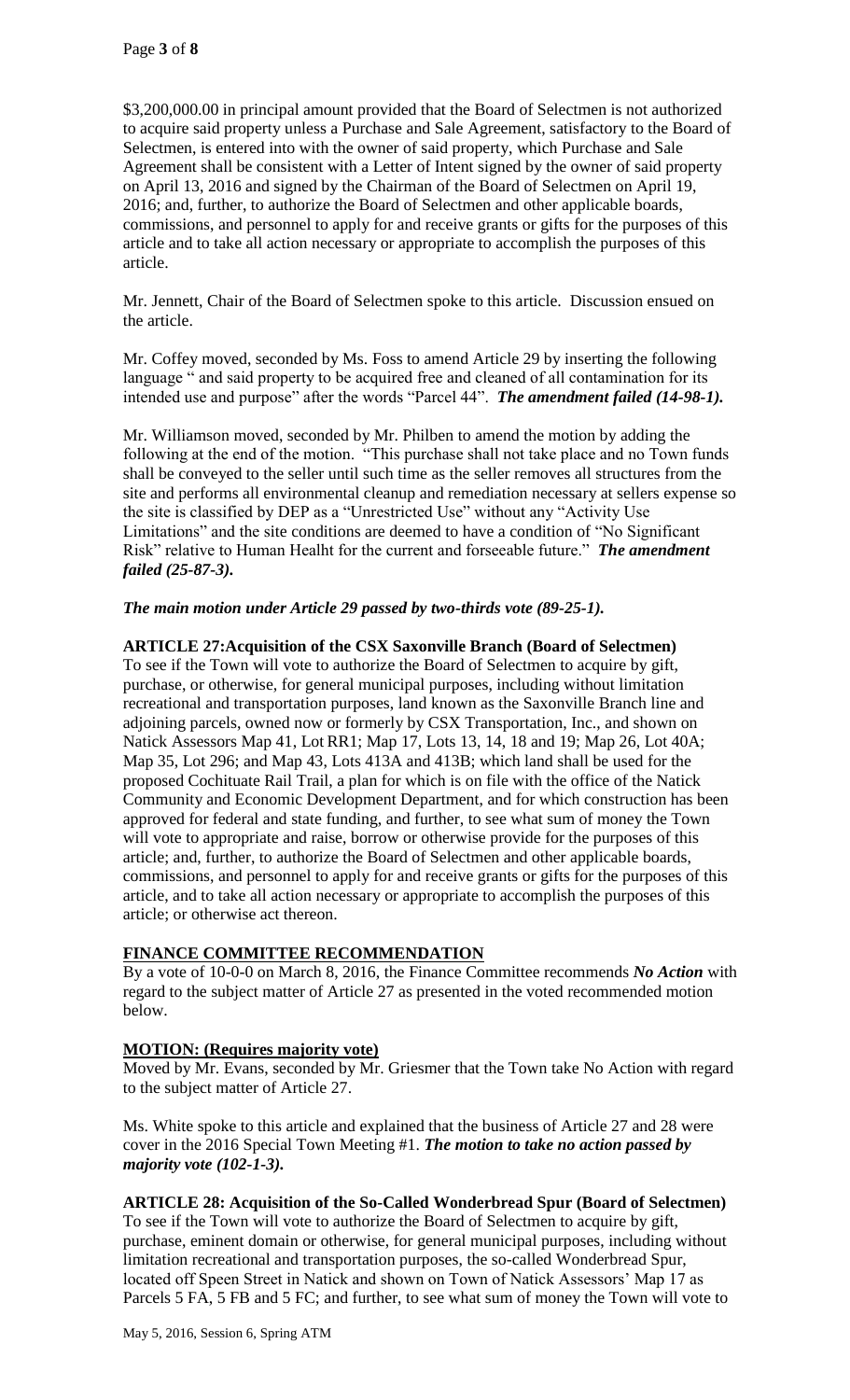appropriate and raise, borrow or otherwise provide for the purposes of this article; and, further, to authorize the Board of Selectmen and other applicable boards, commissions, and personnel to apply for and receive grants or gifts for the purposes of this article and to take all action necessary or appropriate to accomplish the purposes of this article; or otherwise act thereon.

#### **FINANCE COMMITTEE RECOMMENDATION**

By a vote of 10-0-0 on March 8, 2016, the Finance Committee recommends *No Action* with regard to the subject matter of Article 28 as presented in the voted recommended motion below.

#### **MOTION: (Requires majority vote)**

Moved by Mr. Evans, seconded by Mr. Griesmer that the Town take No Action with regard to the subject matter of Article 28.

#### *The motion to take no action passed by majority vote (105-1-1).*

#### **ARTICLE 30: Reorganization of Zoning By-Laws (Planning Board)**

To see if the Town will vote to amend and recodify the Zoning Bylaw as follows:

- a) Delete in their entireties the following provisions of the existing Zoning Bylaw:
	- a. Section I: General
	- b. Section II: Use Districts
	- c. Section III: Use Regulations
	- d. Section IV: Intensity Regulations
	- e. Section V: Special Requirements
	- f. Section VI: Administration
- b) Substitute the following provisions in the document entitled "Zoning Bylaw," which is on file in the Community and Economic Development Office and the Office of the Town Clerk.
	- a. Section 1.0: Purpose and Authority
	- b. Section 2.0: Districts
	- c. Section 3.0: Use Regulations
	- d. Section 4.0: Dimensional Requirements
	- e. Section 5.0: Nonconforming Uses and Structures
	- f. Section 6.0: General Regulations
	- g. Section 7.0: Special Regulations
	- h. Section 8.0: Special Residential Regulations
	- i. Section 9.0: Special District Regulations
	- j. Section 10.0: Highway Districts
	- k. Section 11.0: Administration and Procedures
	- l. Section 12.0: Definitions

Or otherwise act thereon.

# **FINANCE COMMITTEE RECOMMENDATION**

By a vote of 7- -0 on March 15, 2016, the Finance Committee voted to table further consideration of Article 30 to April 12, 2016 the first night of Town Meeting. By a vote of 9-0-0 on March 23, 2016, the Finance Committee advanced consideration of and tabled Article 30 to April 7, 2016 to devote an entire evening to hearing the subject matter of this article.

#### **MOTION:**

Moved by Mr. Evans, seconded by Mr. Griesmer to refer the subject matter of Article 30 to the Planning Board.

Ms. Evans spoke to the article. *The motion to refer the subject matter of Article 30 to the Planning Board passed unanimously (108-0-0).*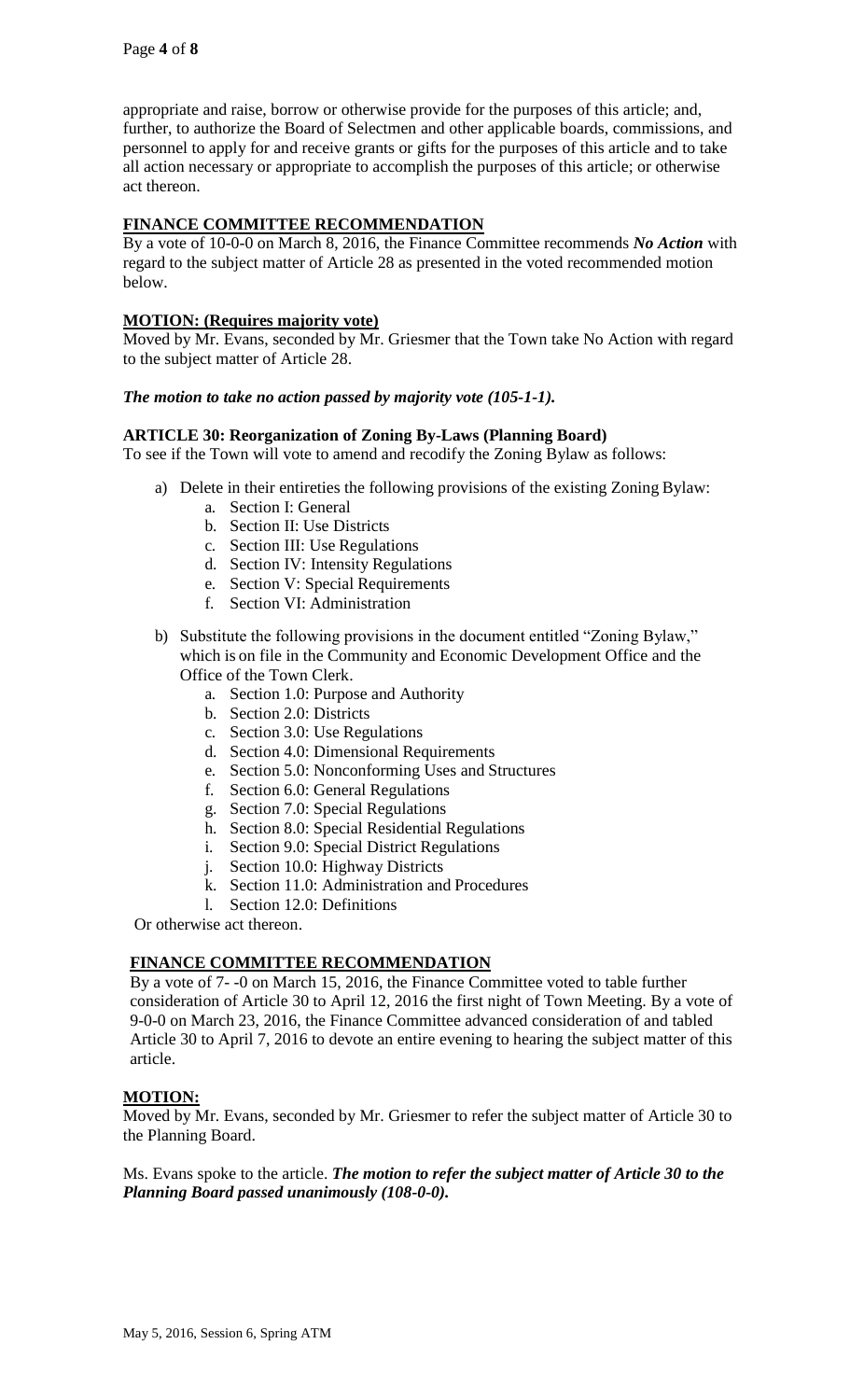# **ARTICLE 31: Hear Report, Extend Term and Appropriate Funds for Tiny House Study Committee (Tiny House Study Committee)**

To see what action(s) the Town will take to:

- a) hear the report and recommendations of the Tiny House Study Committee created under Article 32 of Fall 2015 Town Meeting and/or
- b) extend the term of said committee and/or
- c) determine and to appropriate a sum of money for the study purposes of the committee including but not limited to retention of outside professionals as appropriate

or otherwise act thereon.

# **FINANCE COMMITTEE RECOMMENDATION**

By a vote of 12 - 0 - 0 on March 22, 2016, the Finance Committee recommends *Favorable Action* with regard to the subject matter of Article 31 as presented in the voted recommended motion below.

# **MOTION: (Requires majority vote)**

Moved by Mr. Evans seconded by Mr. Griesmer to extend the term of the Tiny House Study Committee, created under Article 32 of Fall 2015 Town Meeting, through Fall 2016 Town Meeting.

*The main motion under Article 31 passed my majority vote (95-12-0).*

# **ARTICLE 32: Amend Town of Natick By-Law Article 24, Section 3.2 (Board of Selectmen)**

To see if the Town will vote to amend the Town of Natick By-Law Article 24, Section 3.2 as follows:

The Pay Plan shall fix the compensation for each employee covered under the Personnel By-law. Provided however that the Town Administrator, pursuant to the Employee Evaluation procedure described in Section 9 and subject to available funds, may award a single instance payment to those employees whose work exceeds expectations; said payments shall not be added to base pay. All such payments shall be reviewed and ratified by the Board of Selectmen prior to being awarded and shall be reported publicly to the Personnel Board at their next regularly scheduled meeting. Any such payments for personnel appointed by the Board of Selectmen shall be subject to their approval.

#### **FINANCE COMMITTEE RECOMMENDATION**

By a vote of 13-0-0 on March 10, 2016, the Finance Committee recommends *Referral* with regard to the subject matter of Article 32 as presented in the voted recommended motion below.

# **MOTION: (Requires majority vote)**

Moved by Mr. Evans, seconded by Mr. Griesmer that the Town refer the subject matter of Article 32 to the Town Administrator and the Board of Selectmen.

*The main motion under Article 32 passed by majority vote (104-3-1).*

# **ARTICLE 33: Appropriate Funds for Design of New West Natick Fire Station**

**(Town Administrator)** To see if the Town will vote to appropriate a sum of money from mitigation funds for the purpose of funding design and associated work for construction of a new Fire Station at the location of Fire Station #4 and adjoining properties (West Natick Fire Station), or otherwise act thereon.

# **FINANCE COMMITTEE RECOMMENDATION**

By a vote of 11 - 0 - 0 on March 8, 2016, the Finance Committee recommends *Favorable Action* with regard to the subject matter of Article 33 as presented in the voted recommended motion below.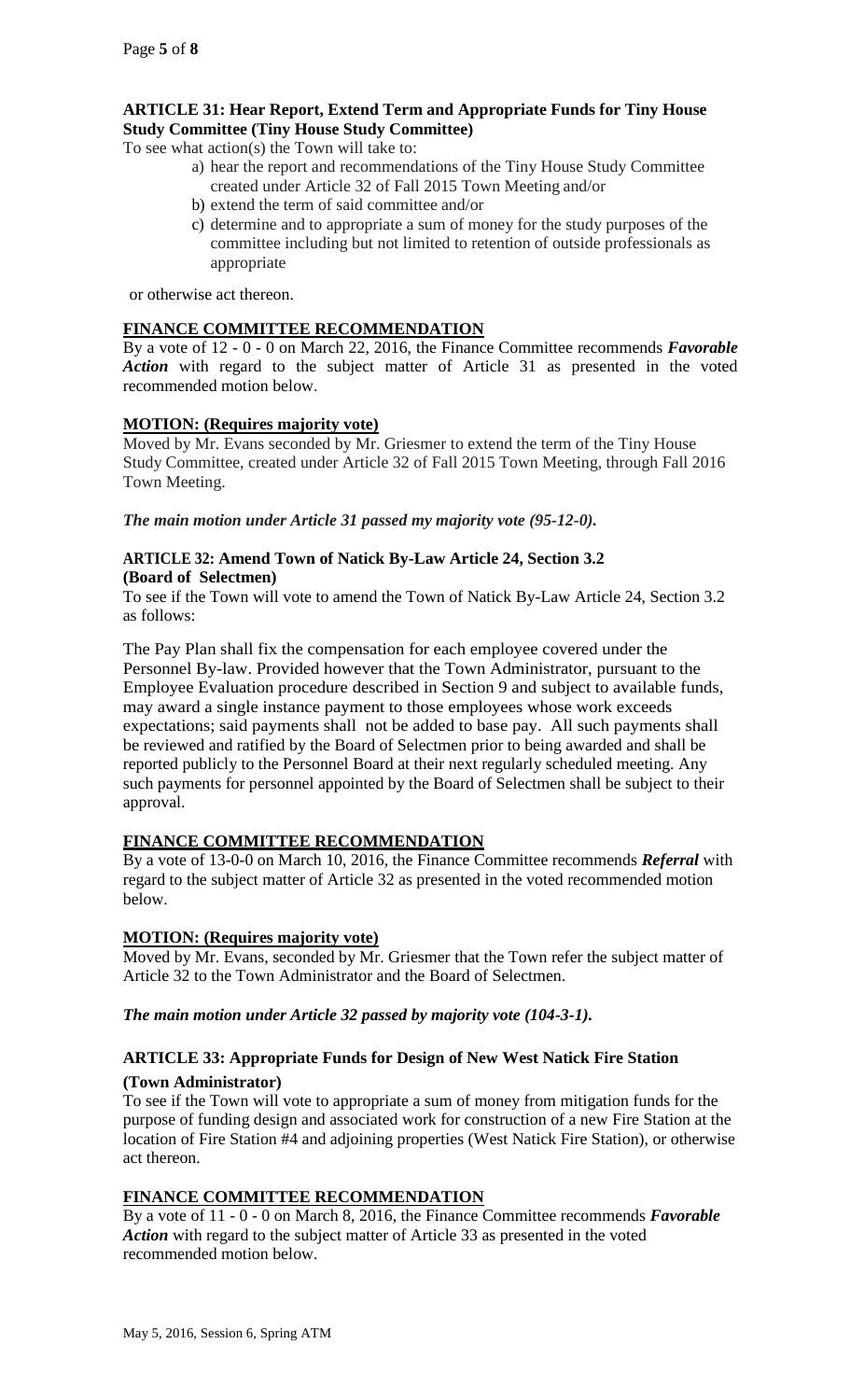# **MOTION: (Requires majority vote)**

Moved by Mr. Evans, seconded by Mr. Griesmer that the Town vote to appropriate \$560,000 from Chrysler Road 40B project mitigation funds for the purpose of funding design and related preliminary work associated with development of a new West Natick Fire Station (Fire Station #4) at the location of the existing said Fire Station and adjoining Town-owned properties.

Ms. White spoke to this article. *The main motion under Article 33 passed by majority vote (106-0-1).*

# **ARTICLE 34: Appropriate Funds to the Walcott Fund (Town Administrator)**

To see if the Town will vote to appropriate a sum of money to the Walcott Fund, which fund was established pursuant to the will of John B. Walcott for the purpose of providing financial assistance to low-income Natick residents, or otherwise act thereon.

# **FINANCE COMMITTEE RECOMMENDATION**

By a vote of 8 - 0 - 0 on March 8, 2016, the Finance Committee recommends *Favorable Action* with regard to the subject matter of Article 34 as presented in the voted recommended motion below.

# **MOTION: (Requires majority vote)**

Moved by Mr. Evans, seconded by Mr. Griemser that the Town vote to appropriate \$15,000 from Free Cash to the Walcott Fund, which fund was established pursuant to the will of John B. Walcott for the purpose of providing financial assistance to low-income Natick residents.

# *The main motion under Article 34 passed by majority vote (96-1-0).*

# **ARTICLE 35: Appropriate Funds for Route 27 Design (Town Administrator)**

To see if the Town will vote to appropriate a sum of money from mitigation funds for Route 27 design and associated costs; or otherwise act thereon.

#### **FINANCE COMMITTEE RECOMMENDATION**

By a vote of 11 - 0 - 0 on February 23, 2016, the Finance Committee recommends *Favorable Action* with regard to the subject matter of Article 35 as presented in the voted recommended motion below.

# **MOTION: (Requires majority vote)**

Moved by Mr. Evans, seconded by Mr. Griesmer that the Town vote to appropriate the sum of \$19,680 from mitigation funds received from the Primrose School Franchising Company to be used for Route 27 design and associated costs.

Ms. White spoke to this article*. The main motion under Article 35 passed by majority vote (96-2-1).*

#### **ARTICLE 36: Amend General By-Laws Regarding Directional Signage on Public Rights-of-Way (Board of Selectmen)**

To see if the Town will vote to amend the Town of Natick Bylaws to add a new section 72C to provide for directional signage on public property, or otherwise act thereon.

#### **FINANCE COMMITTEE RECOMMENDATION**

By a vote of 8-0-0 on March 17, 2016, the Finance Committee recommends*, Referral* with regard to the subject matter of Article 36 as presented in the voted recommended motion below.

# **MOTION: (Requires majority vote)**

Moved by Mr. Evans, seconded by Mr. Griesmer to refer the subject matter of Article 36 to the Board of Selectmen.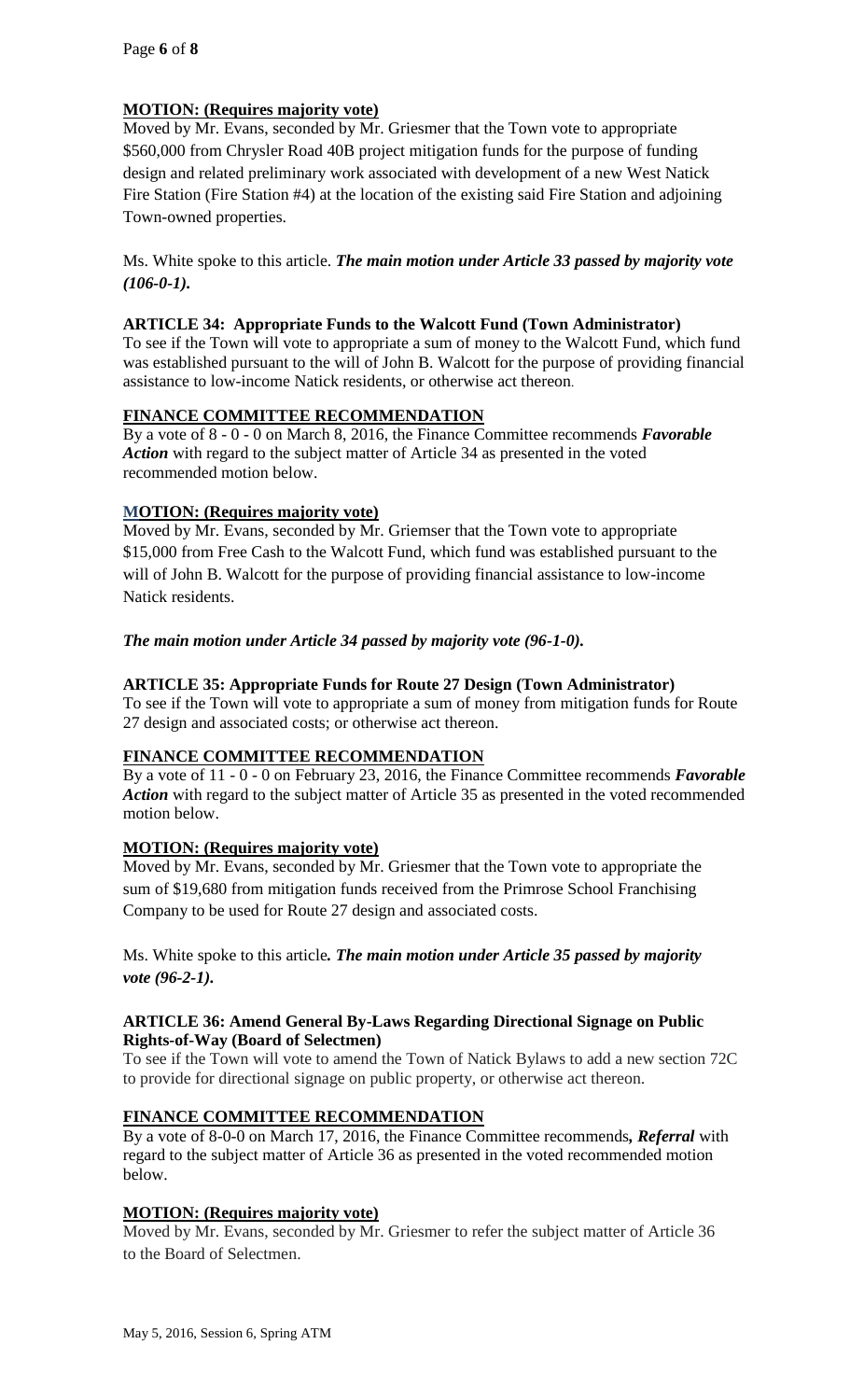Mr. Ostroff moved, seconded by Mr. Jennett to amend the main motion to add the Charter and By-Law Review Committee to the referral motion. *The amendment passed by majority vote (98-2-2). The amended main motion under Article 36 passed unanimously (100-0-0).*

# **ARTICLE 38: Acquisition of 320 Bacon Street (Town Administrator)**

To see if the Town will vote to authorize the Board of Selectmen to acquire by gift, purchase, eminent domain or otherwise, for water supply protection purposes, the land with buildings thereon located at 320 Bacon Street, Natick shown on Town of Natick Assessors' Map 26 as Parcel 130; and further, to see what sum of money the Town will vote to appropriate and raise, borrow or otherwise provide for the purposes of this article; and, further, to authorize the Board of Selectmen and other applicable boards, commissions, and personnel to apply for and receive grants or gifts for the purposes of this article and to take all action necessary or appropriate to accomplish the purposes of this article; or otherwise act thereon.

# **FINANCE COMMITTEE RECOMMENDATION**

By a vote of 12 - 0 - 0 on March 22, 2016, the Finance Committee recommends *Favorable Action* with regard to the subject matter of Article 38 as presented in the voted recommended motion below.

# **MOTION: (Requires two thirds vote)**

Moved by Mr. Freedman, seconded by Mr. Griesmer to take no action on this article.

Mr. Freedman spoke to this article and explained that there is no agreement with the property owner on acquiring this property. *The motion to take no action on Article 38 passed by majority vote (96-2-2).*

# **ARTICLE 39: Appropriate Funds for Abutters to Lake Street Drainage Project (Board of Selectmen)**

To see what sum of money the Town will vote to raise and appropriate, transfer from available funds, or otherwise provide as compensation to immediate abutters to the Lake Street drainage project, or otherwise act thereon.

# **FINANCE COMMITTEE RECOMMENDATION**

By a vote of 10 - 0 - 0 on March 15, 2016, the Finance Committee recommends *Indefinite*  **Postponement** with regard to the subject matter of Article 39 as presented in the voted recommended motion below.

# **MOTION: (Requires majority vote)**

Moved by Mr. Evans, seconded by Mr. Griesmer that the Town vote to Indefinitely Postpone the subject matter of Article 39.

# Mr. Jennett spoke to this article*. The motion to indefinitely postpone consideration of Article 39 passed by majority vote (92-4-3).*

The Moderator thanked all of the people who help make sure that Town Meeting runs smoothly. Special thanks to Dave Moores and the custodial staff at the High School, Pegasus, the Town Clerk's Office, Judy Kuhn for handing out the electronic voting machines and to the Pages. Mr. Jennett thanked Mr. Foss.

# **ARTICLE 6: Collective Bargaining (Town Administrator)**

To see if the Town will vote to raise and appropriate, or otherwise provide, the funds necessary to implement the Terms of Agreements reached between the Town and the following collective bargaining units:

- a) Public Employees Local Union 1116 of the Laborers International Union of North America – Clerical Unit
- b) Public Employees Local Union 1116 of the Laborers International Union of North America – Public Works Laborers Unit